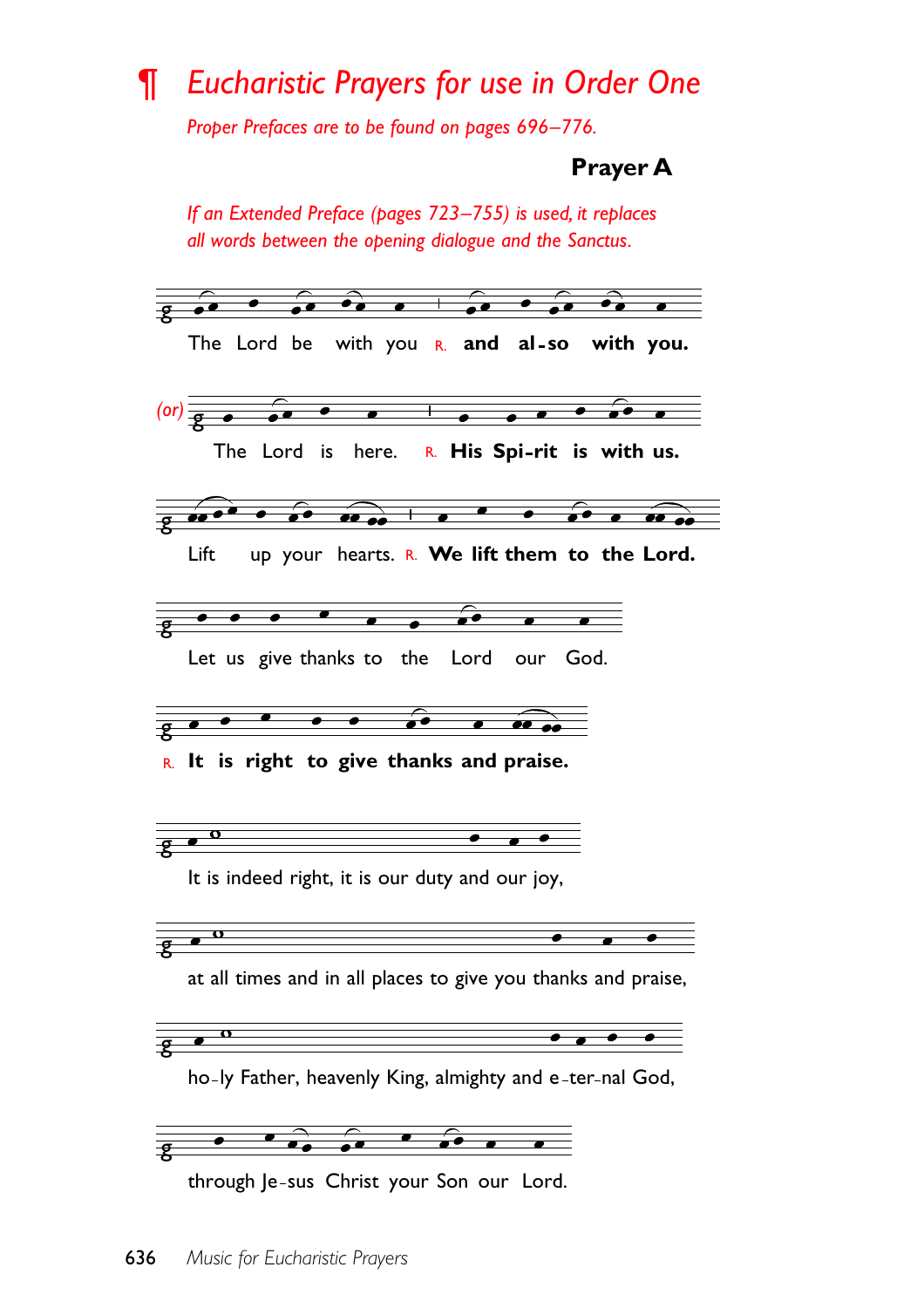*The following may be omitted if a Short Proper Preface is used*



For he is your liv-ing Word;

g through him you have created all things from the be-gin-ning,  $\bullet$   $\bullet$   $\bullet$   $\bullet$   $\bullet$   $\bullet$ g and formed us in your own  $i$  - mage. ट<br>8 **To you be glo ry and praise for ev er.**  $\mathbf{o}$  $\bullet\hspace{1ex} \bullet\hspace{1ex} \bullet\hspace{1ex} \bullet\hspace{1ex} \bullet$  $\overline{\mathbf{p}}$ Through him you have freed us from the sla-ve-ry of sin,  $\mathbf{o}$  $\sqrt{2}$ giv-ing him to be born of a woman and to die up-on the cross;  $\overline{\mathbf{e}}$ g<br>8 you raised him from the dead  $\frac{1}{2}$   $\frac{1}{2}$   $\frac{1}{2}$   $\frac{1}{2}$   $\frac{1}{2}$   $\frac{1}{2}$   $\frac{1}{2}$   $\frac{1}{2}$   $\frac{1}{2}$   $\frac{1}{2}$   $\frac{1}{2}$   $\frac{1}{2}$   $\frac{1}{2}$   $\frac{1}{2}$   $\frac{1}{2}$   $\frac{1}{2}$   $\frac{1}{2}$   $\frac{1}{2}$   $\frac{1}{2}$   $\frac{1}{2}$   $\frac{1}{2}$   $\frac{1}{2}$  and ex-alt-ed him to your right hand on high.  $\frac{1}{\sqrt{1-\frac{1}{\sqrt{1-\frac{1}{\sqrt{1-\frac{1}{\sqrt{1-\frac{1}{\sqrt{1-\frac{1}{\sqrt{1-\frac{1}{\sqrt{1-\frac{1}{\sqrt{1-\frac{1}{\sqrt{1-\frac{1}{\sqrt{1-\frac{1}{\sqrt{1-\frac{1}{\sqrt{1-\frac{1}{\sqrt{1-\frac{1}{\sqrt{1-\frac{1}{\sqrt{1-\frac{1}{\sqrt{1-\frac{1}{\sqrt{1-\frac{1}{\sqrt{1-\frac{1}{\sqrt{1-\frac{1}{\sqrt{1-\frac{1}{\sqrt{1-\frac{1}{\sqrt{1-\frac{1}{\sqrt{1-\frac{1}{\sqrt{1-\frac{1$ g **To you be glo ry and praise for ev er.**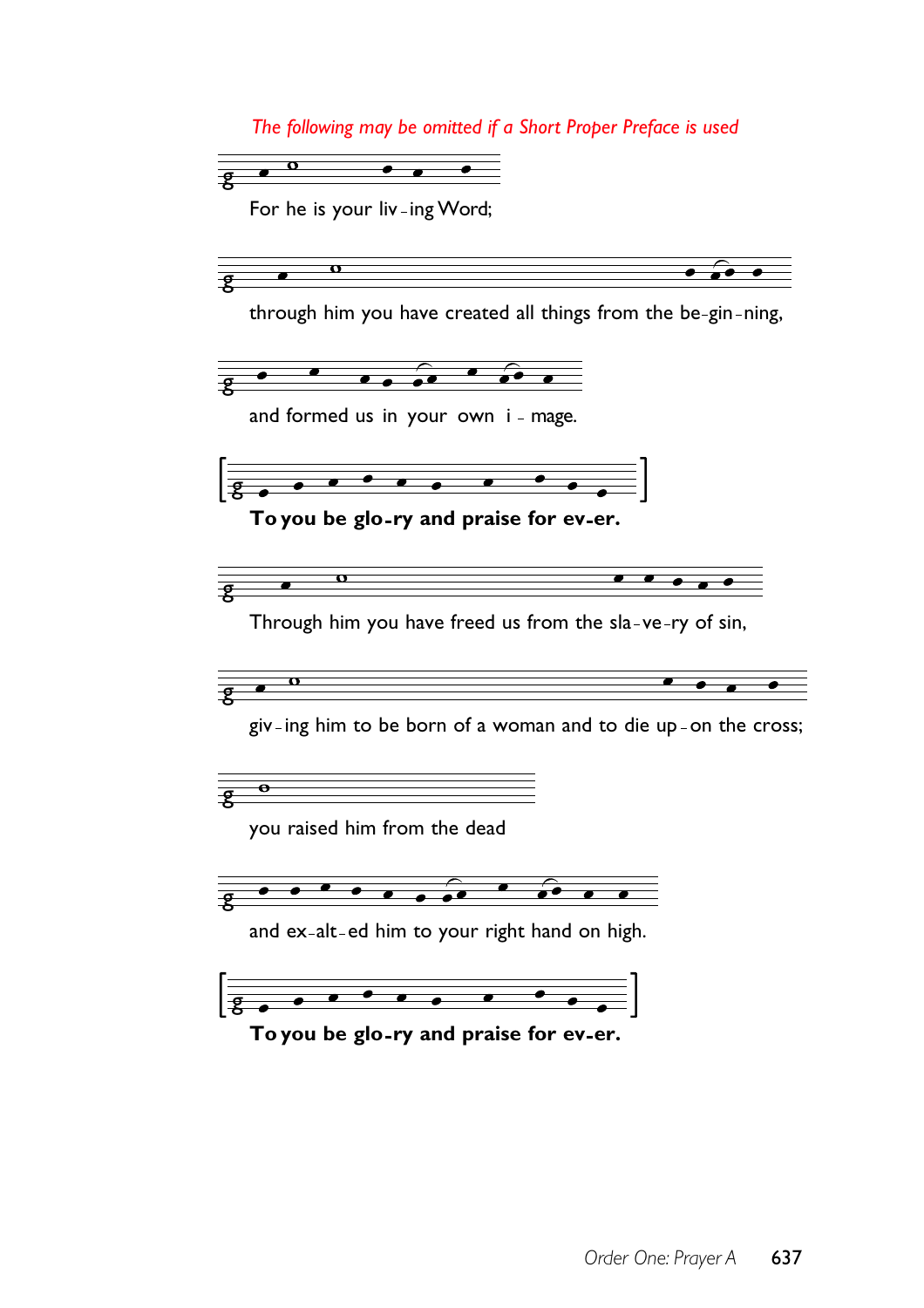

for ever prais ing you and *say ing*:

*The Sanctus follows and the president continues with the Eucharistic Prayer (page 411).*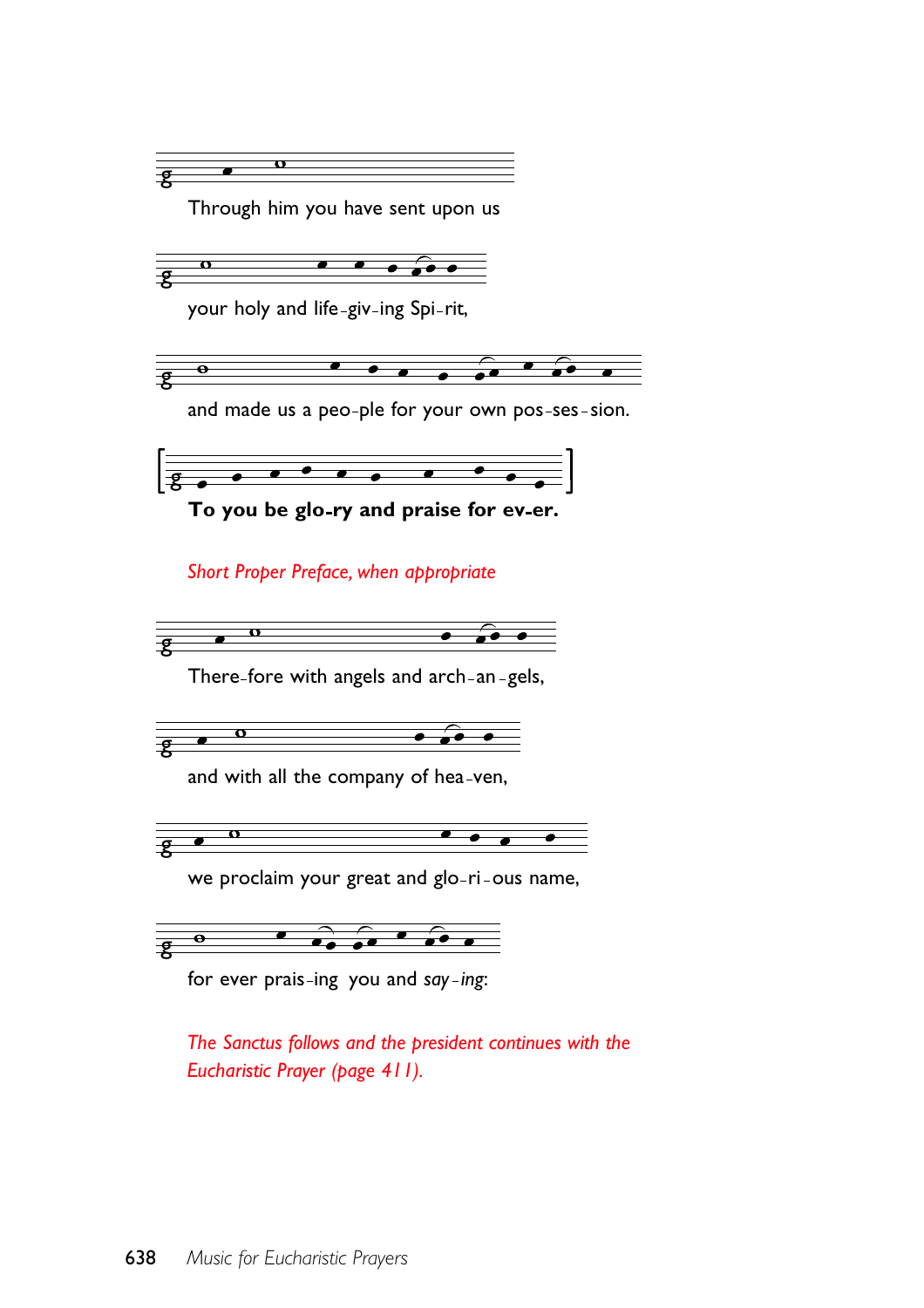*One of these four acclamations is used*



**You are the Sa viour of the world.**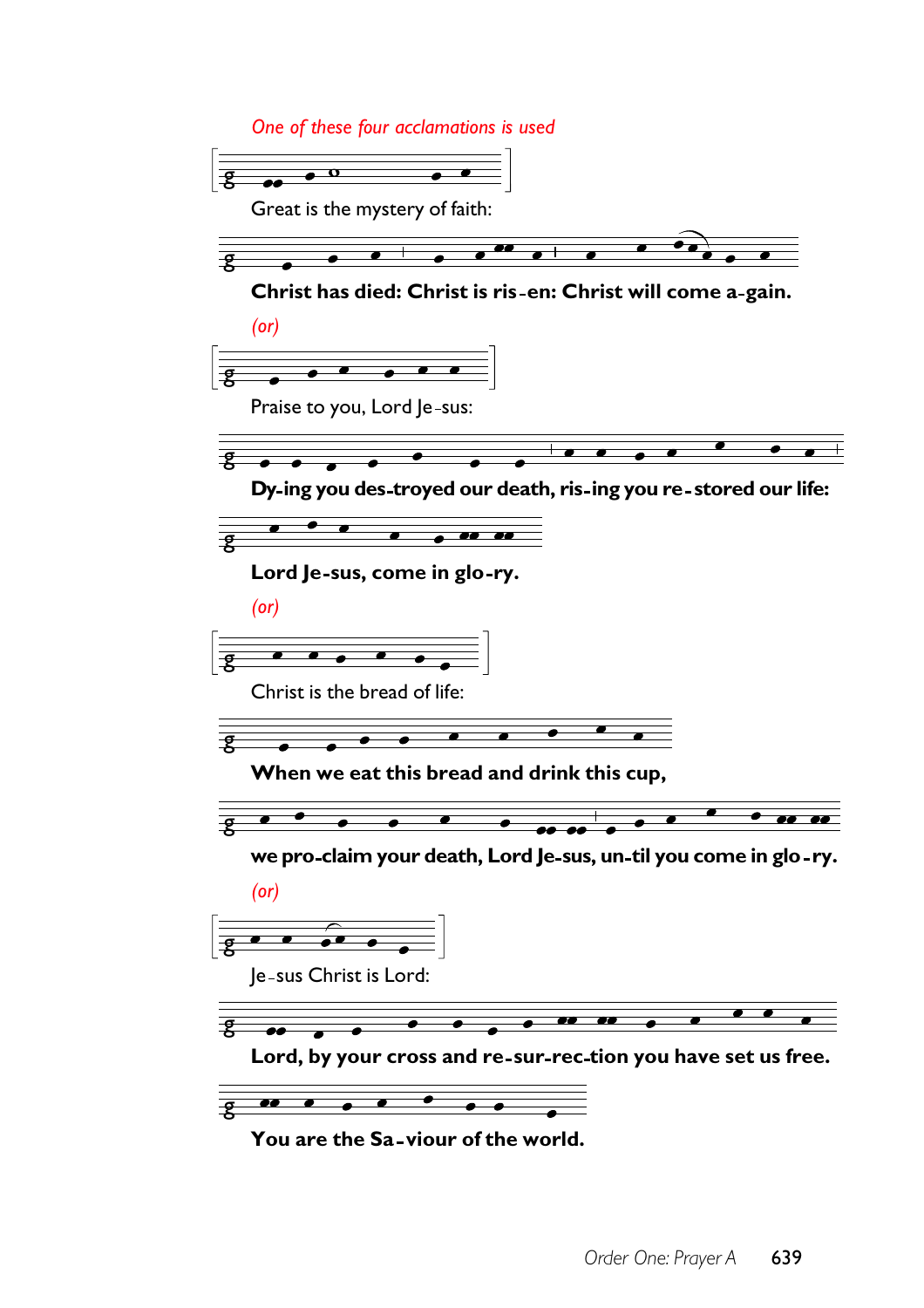*The Prayer continues (page 413) and leads into the doxology*

 $\overline{\mathbf{o}}$  $\rightarrow \bullet$  $\overline{\bullet}$  $\frac{1}{\mathcal{R}}$ 

Through him, and with him, and in him,

 $\frac{1}{8}$   $\frac{0}{8}$  $\bullet\bullet\bullet\bullet\bullet$ 

in the unity of the Ho-ly Spi-rit,



with all who stand before you in earth and hea-ven,



we worship you, Father al-migh-ty,



in songs of ev-er-last-ing praise:



Bless-ing and hon-our and glo-ry and power



**be yours for ev er and ev er. men. A**

*The service continues with the Lord's Prayer on page 404.*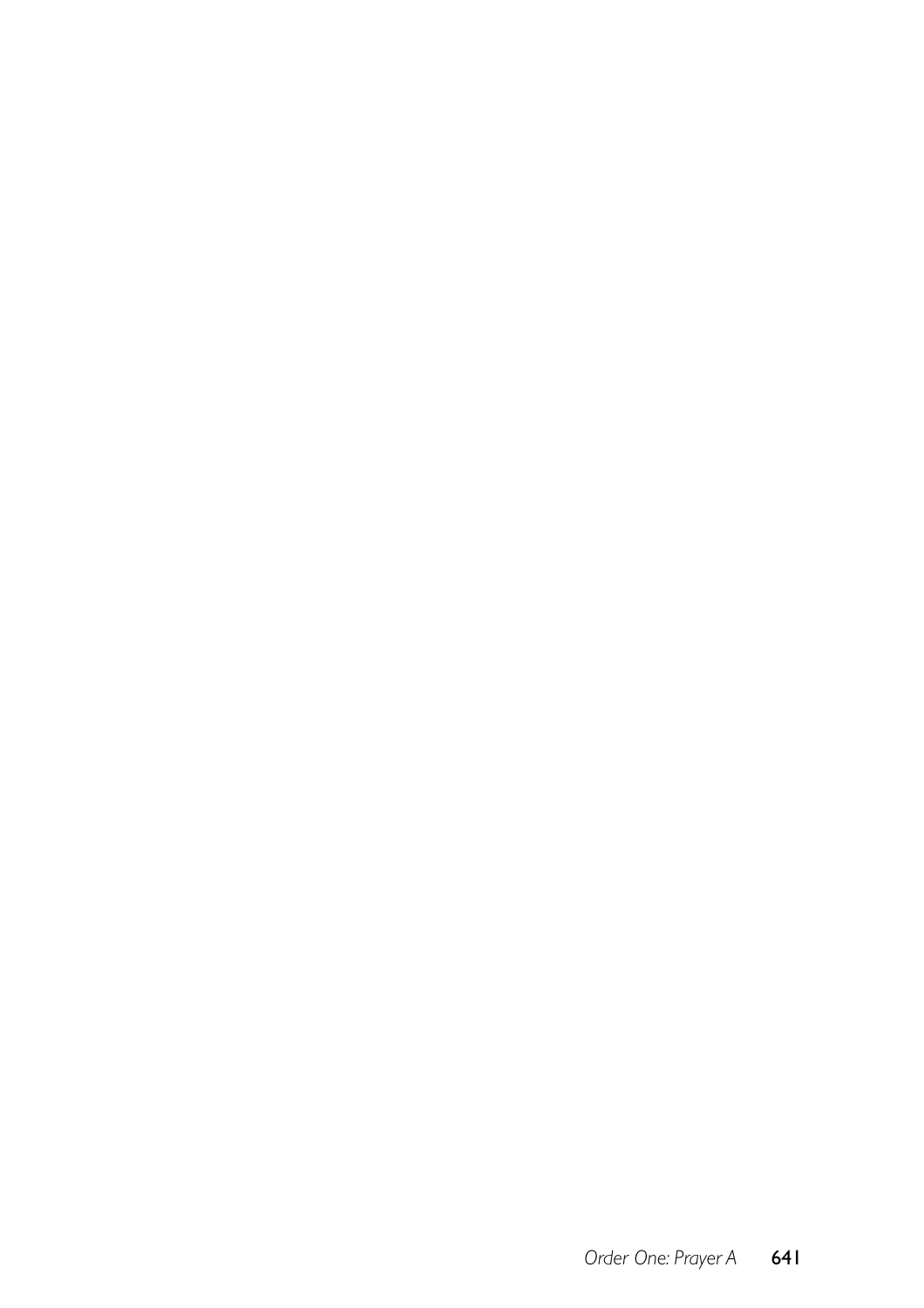*If an Extended Preface (pages 723–755) is used, it replaces all words between the opening dialogue and the Sanctus.*

 $\bullet$   $\bullet$  $\overline{\bullet}$  $\bullet\bullet$  $\bullet$  $\overline{\bullet}$  $\overline{P}$ The Lord be with you **and al so with you.** R.  $\bullet$   $\bullet$   $\bullet$   $\bullet$   $\bullet$   $\bullet$ g *(or)*  $\mathsf{T}$ he Lord is here.  $\mathsf{R}$ . **His Spi-rit is with us.**  $\theta$   $\theta$  $\overline{\phantom{a}}$  $\overline{\bullet}$ g<br>8 Lift up your hearts. R. We lift them to the Lord.  $\bullet$   $\bullet$   $\bullet$ g<br>8 Let us give thanks to the Lord our God.  $\bullet$   $\bullet$   $\bullet$   $\bullet$  $\overleftarrow{\bullet}$ ट<br>8  $\bullet$ **It is right to give thanks and praise.** R. $\bullet$  $\bullet$  $\overline{\mathbf{p}}$  $\bullet$ Fa-ther, we give you thanks and praise  $\overline{g}$ through your be-lov-ed Son Je-sus Christ,  $\bullet$   $\bullet$   $\bullet$ g  $\bullet$ your living Word, through whom you have cre-a-ted all things;  $\bullet$  $\bullet$  $\overline{\mathbf{e}}$  $\overline{P}$ who was sent by you in your great good-ness to be our Sa-viour.  $\overline{\mathbf{o}}$  $\frac{1}{2}$  $\bullet\bullet\bullet\bullet\quad$ By the power of the Holy Spirit he took flesh;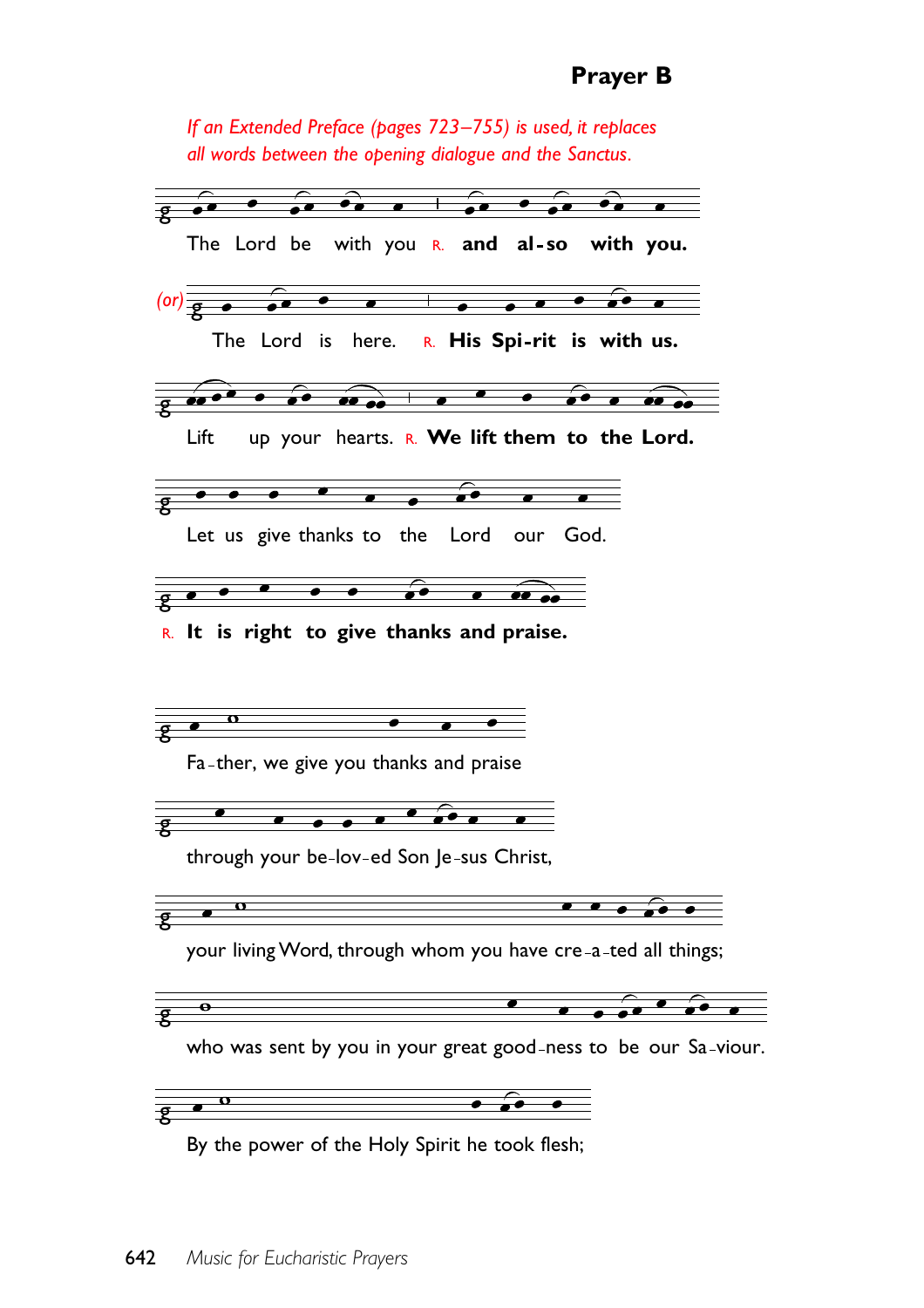

*The Sanctus follows (page 414).*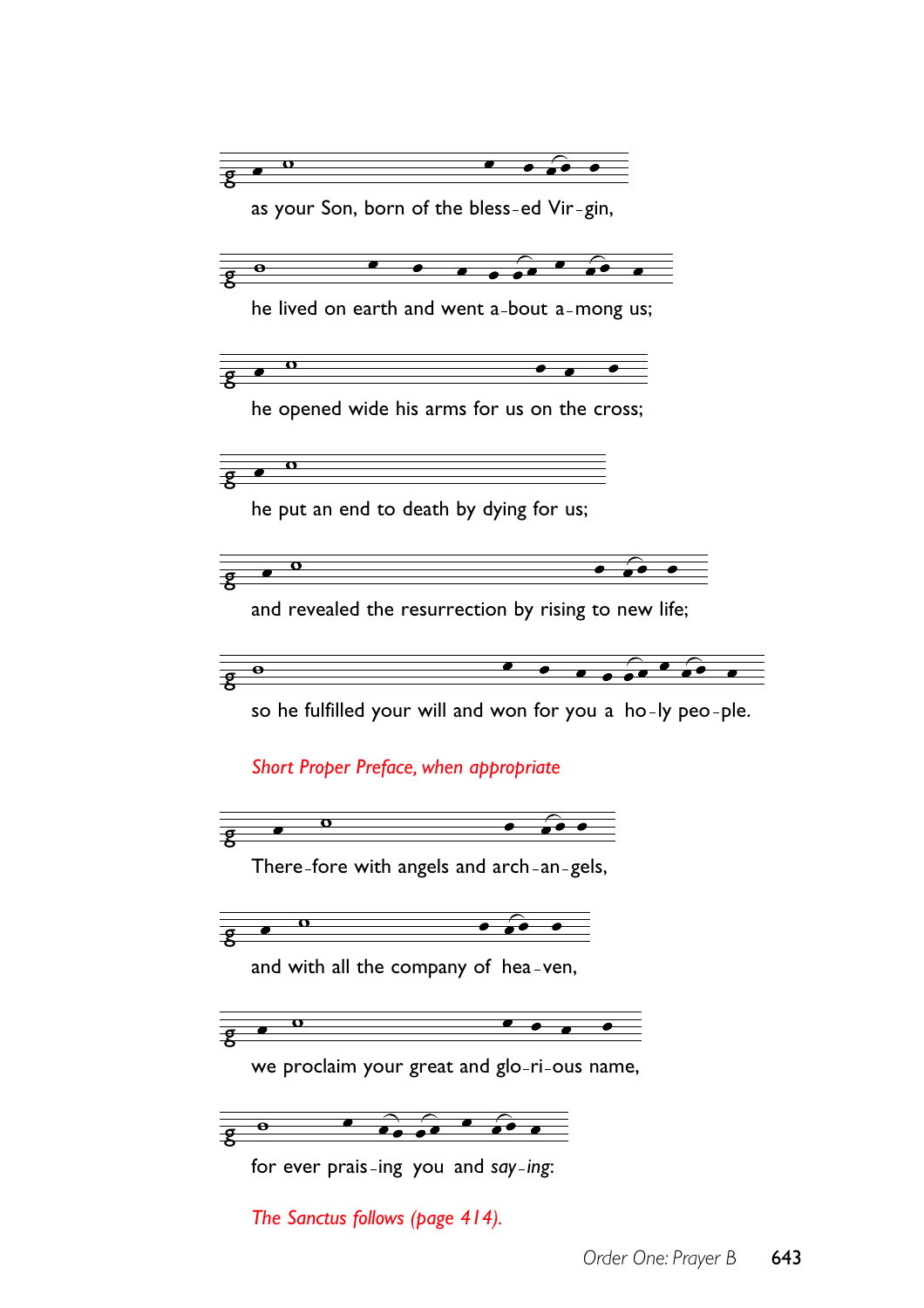$\bullet\hspace{0.1cm} \bullet$  $\overline{\mathcal{Z}}$  $\mathbf{o}$  $\overline{\bullet}$  $\overline{\bullet}$ Lord, you are holy indeed, the source of all ho-li-ness;  $\mathbf{o}$  $\overline{\mathbf{z}}$ grant that by the power of your Holy Spirit,  $\mathbf{o}$  $\mathcal{L}$ and according to your ho-ly will,  $\Omega$  $\overline{\bullet}$  $\overline{\mathcal{L}}$ these gifts of bread and wine  $\mathbf o$  $\overline{\bullet}$  $\overline{\mathbf{z}}$ ∙ may be to us the body and blood of our Lord Je-sus Christ;  $\overline{\mathbf{o}}$  $\bullet$ g who, in the same night that he was be trayed,  $\overline{\mathbf{o}}$  $\mathbf{P}$  $\bullet$ took bread and gave you thanks;

 $\bullet$  $\mathbf{o}$  $\overline{\mathcal{Z}}$ 

he broke it and gave it to his disciples, say ing: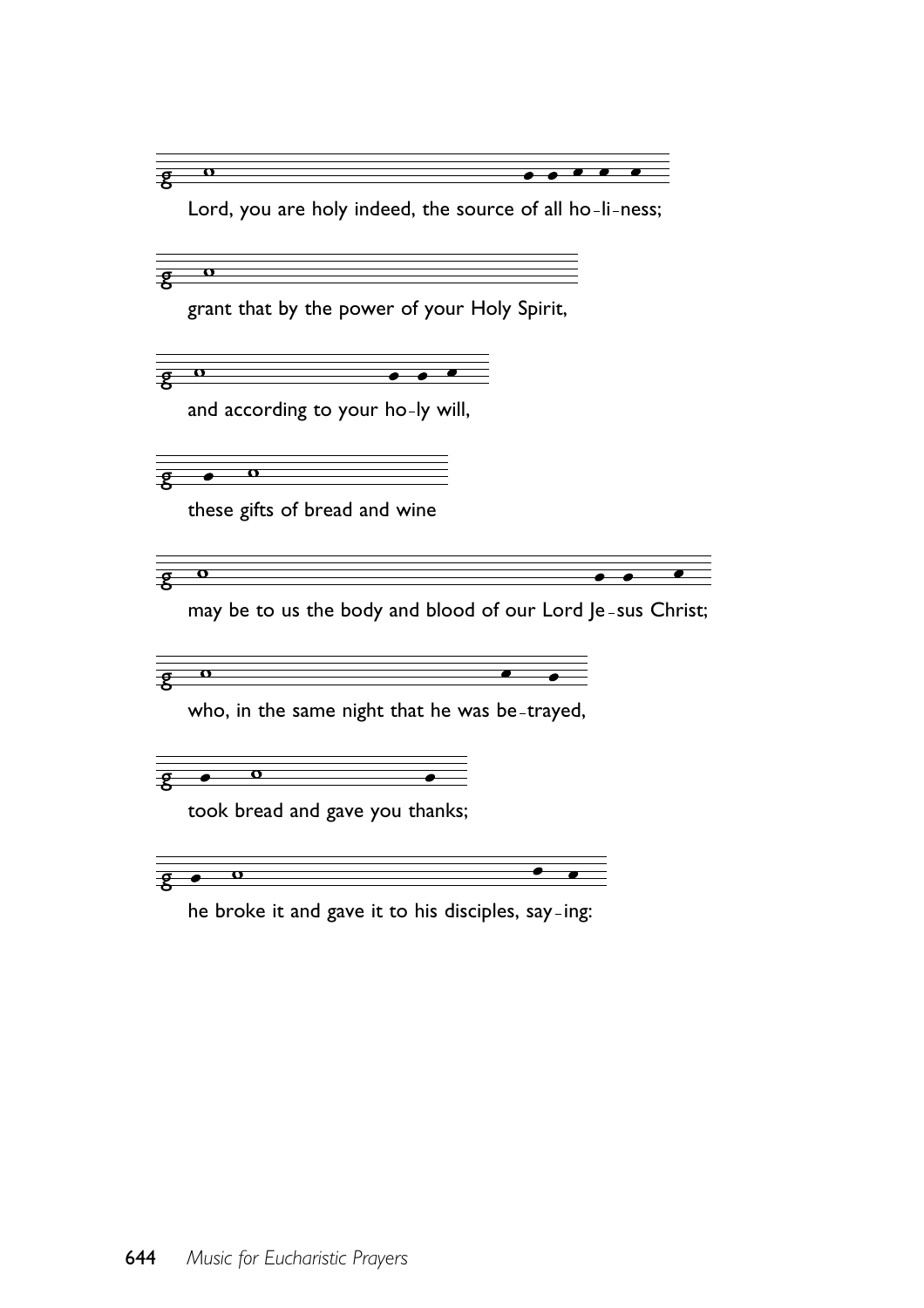ក  $\mathcal{Z}$ Take, eat; this is my body which is given for you;  $\bullet\hspace{0.4mm}\bullet\hspace{0.4mm}\bullet\hspace{0.4mm}\bullet$  $\bullet$  $\mathbf{z}$ do this in re-mem-brance of me.  $\mathbf{o}$  $\overline{\mathbf{z}}$ In the same way, after supper  $\overline{\mathbf{z}}$  $\mathbf{o}$ he took the cup and gave you thanks;  $\overline{\mathbf{o}}$  $\overline{P}$  $\overline{\bullet}$ he gave it to them, say-ing:  $\sqrt{9}$   $\sqrt{0}$ Drink this, all of you;  $\mathbf{o}$  $\bullet$  $\overline{\mathbf{P}}$  $\overline{\bullet}$ this is my blood of the new cov-en-ant,  $\mathbf o$  $\bullet$  $\mathbf{P}$ which is shed for you and for many for the for-give-ness of sins.  $\overline{\mathbf{o}}$  $\bullet$  $\bullet\hspace{0.1cm} \bullet$  $\overline{\bullet}$  $\overline{\bullet}$  $\mathbf{P}$ 

Do this, as often as you drink it, in re-mem-brance of me.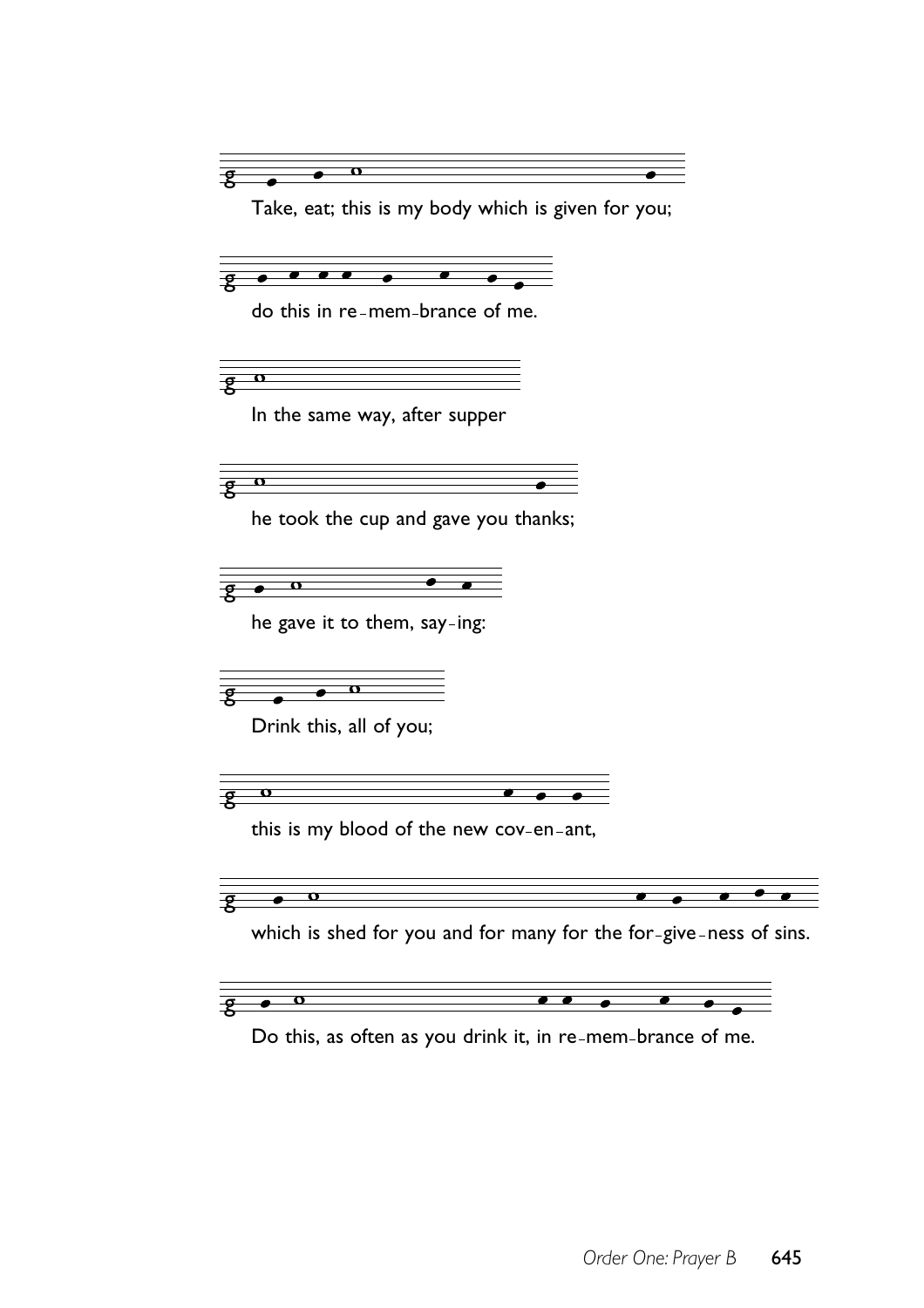*One of these four acclamations is used*





**Christ has died: Christ is ris en: Christ will come a gain.**





**Dy ing you des troyed our death, ris ing you re stored our life:**



**Lord Je sus, come in glo ry.**

*(or)*

 $\frac{1}{2}$  . . . . .

Christ is the bread of life:



**When we eat this bread and drink this cup,**



**we pro claim your death, Lord Je sus, un til you come in glo ry.**



Je sus Christ is Lord:



**Lord, by your cross and re sur rec tion you have set us free.**



**You are the Sa viour of the world.**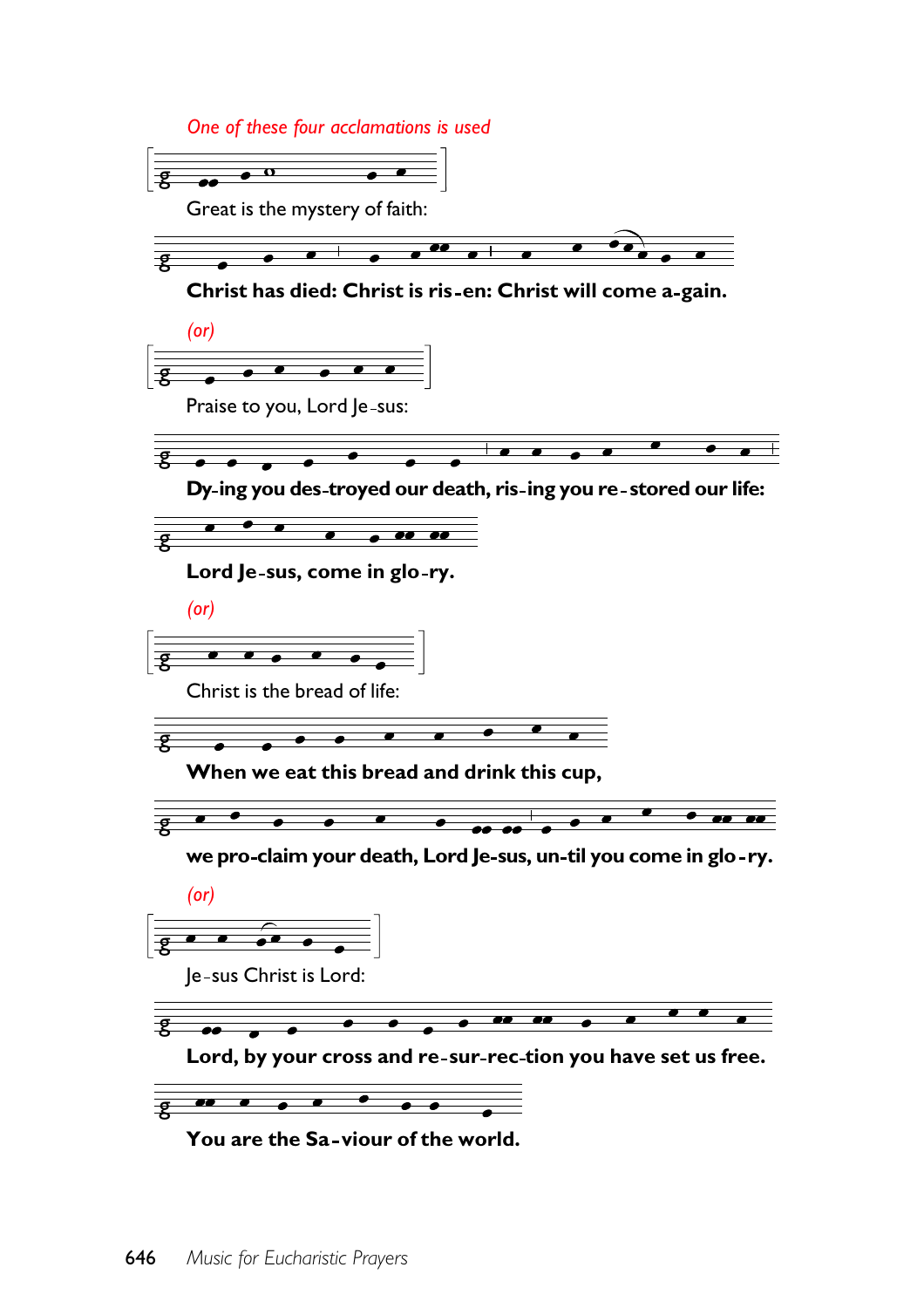$\overline{\mathbf{O}}$  $\mathbf{z}$ And so, Father, calling to mind his death on the cross, g his perfect sacrifice made once for the sins of the whole world;  $\mathbf{o}$  $\overline{P}$ re-joic-ing in his mighty resurrection and glorious as-cen-sion, ទ<br>8  $\mathbf o$ and looking for his com-ing in glo-ry, g  $\mathbf o$ we celebrate this memorial of our re-demp-tion. g  $\mathbf o$ As we offer you this our sacrifice of praise and thanks-giv-ing, g<br>8 we bring before you this bread and this cup ទ<br>8 and we thank you for counting us worthy g to stand in your pres ence and serve you.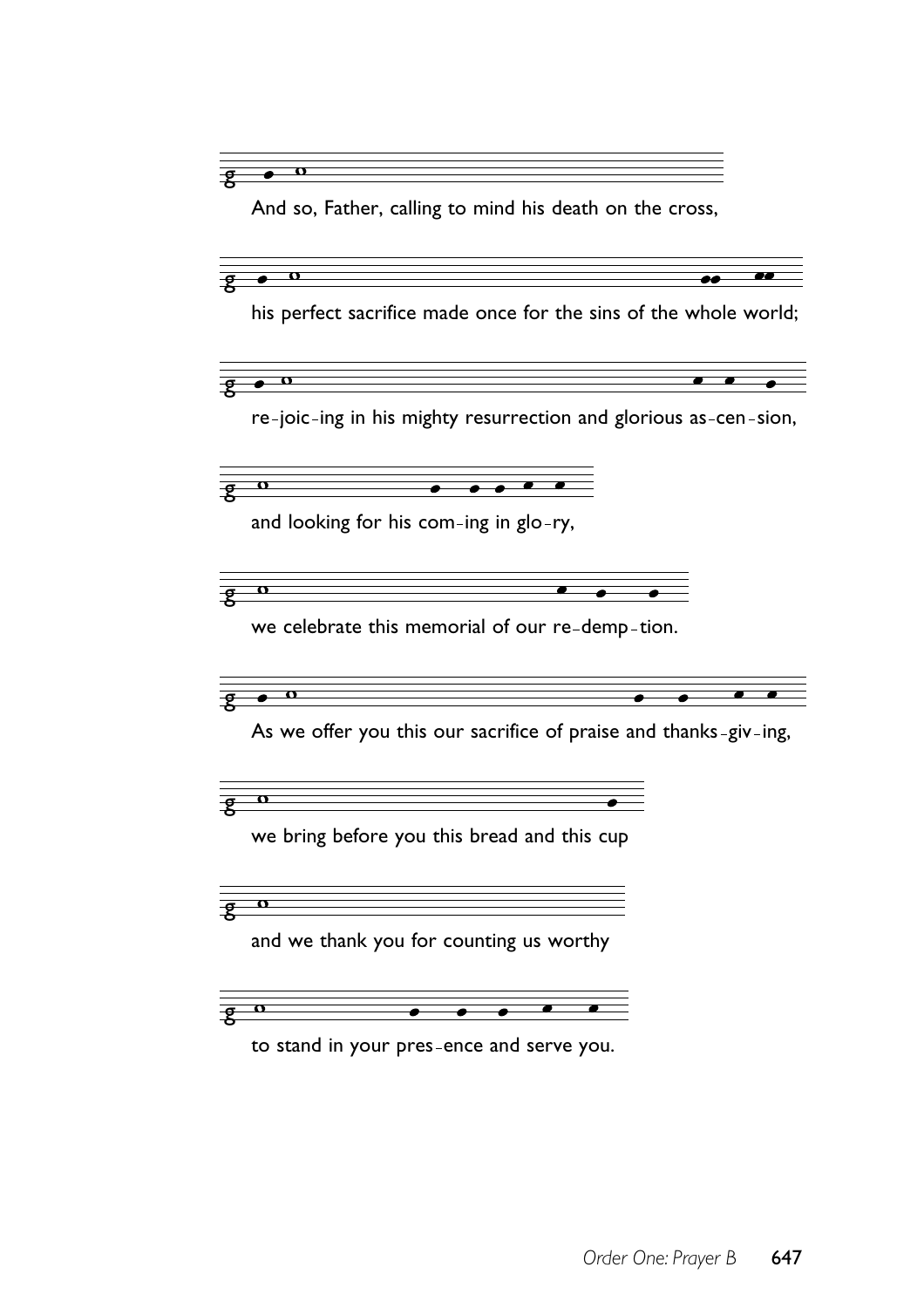

*The service continues with the Lord's Prayer on page 404.*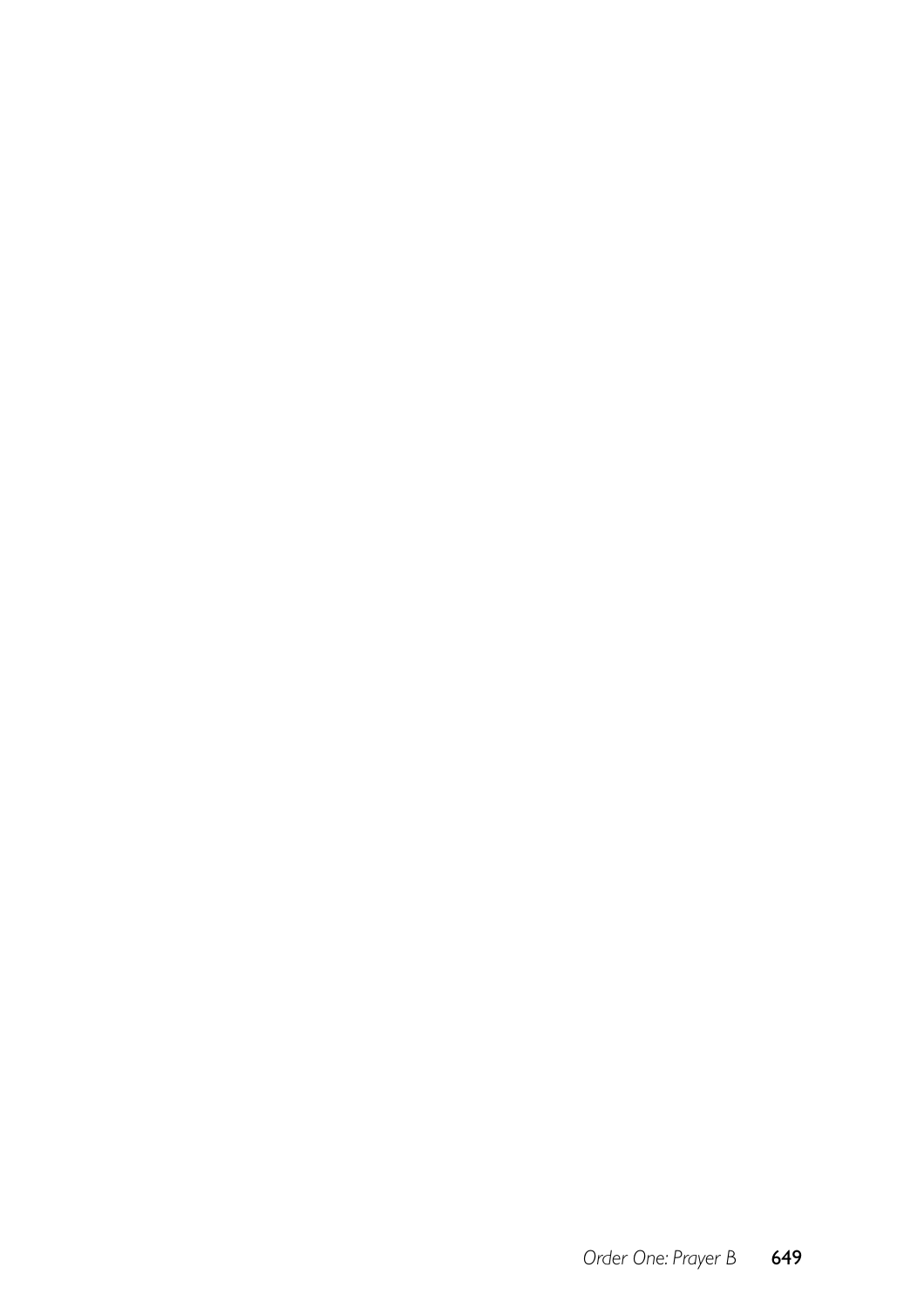

almighty and eternal God, through Je-sus Christ our Lord.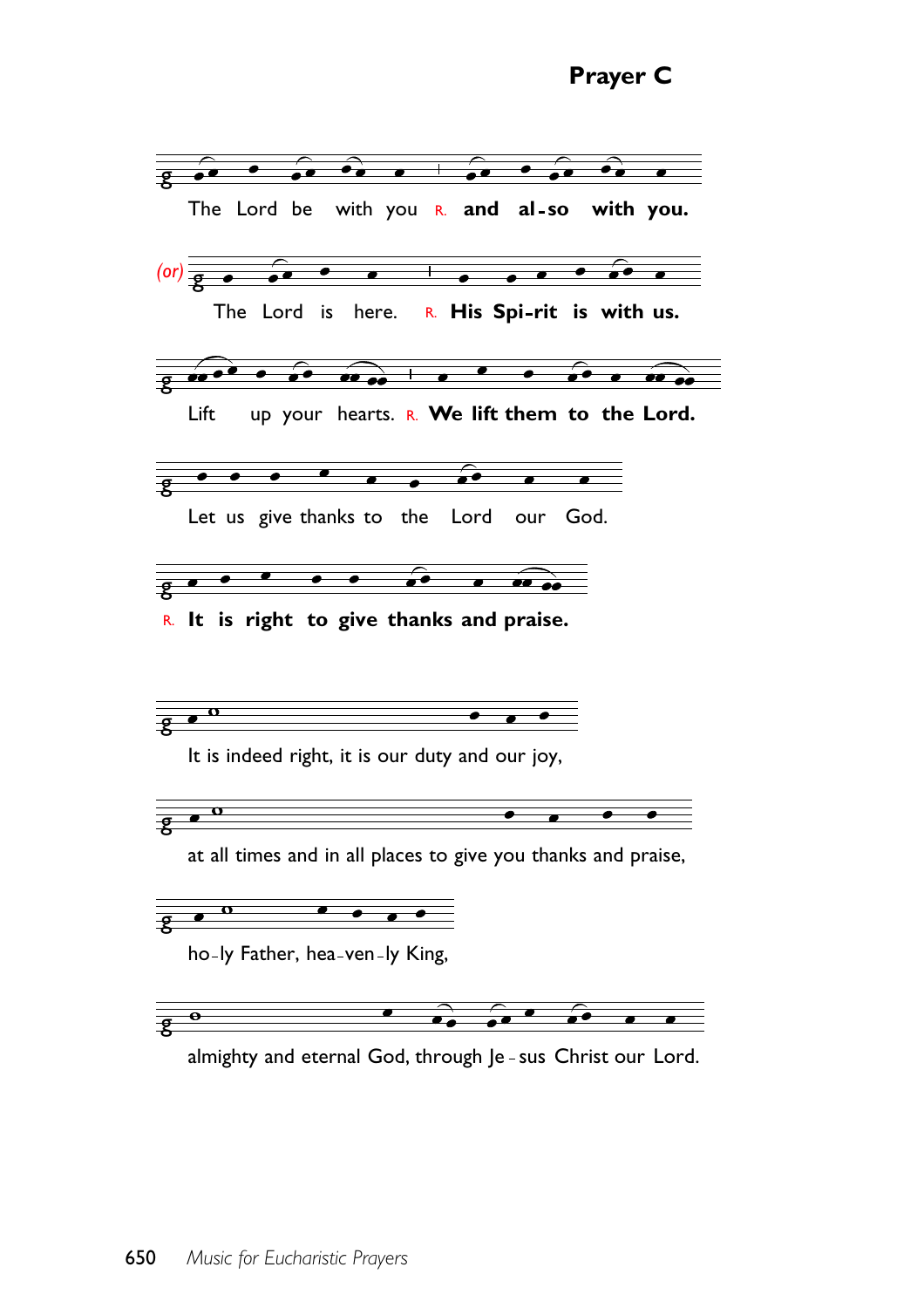*Short Proper Preface, when appropriate*

[*or, when there is no Proper Preface*

5 g For he is our great high priest, who has loosed us from our sins  $\bullet$ g and has made us to be a royal priest-hood to you,  $\theta$   $\theta$   $\theta$   $\theta$  $\overline{\mathbf{p}}$  $\bullet$ our God and Fa-ther.] 5 g There-fore with angels and arch-an-gels,  $\overline{\mathbf{o}}$ g and with all the company of hea-ven,  $\overline{\mathbf{z}}$ we proclaim your great and glo-ri-ous name,  $\overline{\mathbf{e}}$  $\overline{\mathbf{e}}$ for ever prais ing you and *say ing*:

*The Sanctus follows (page 417).*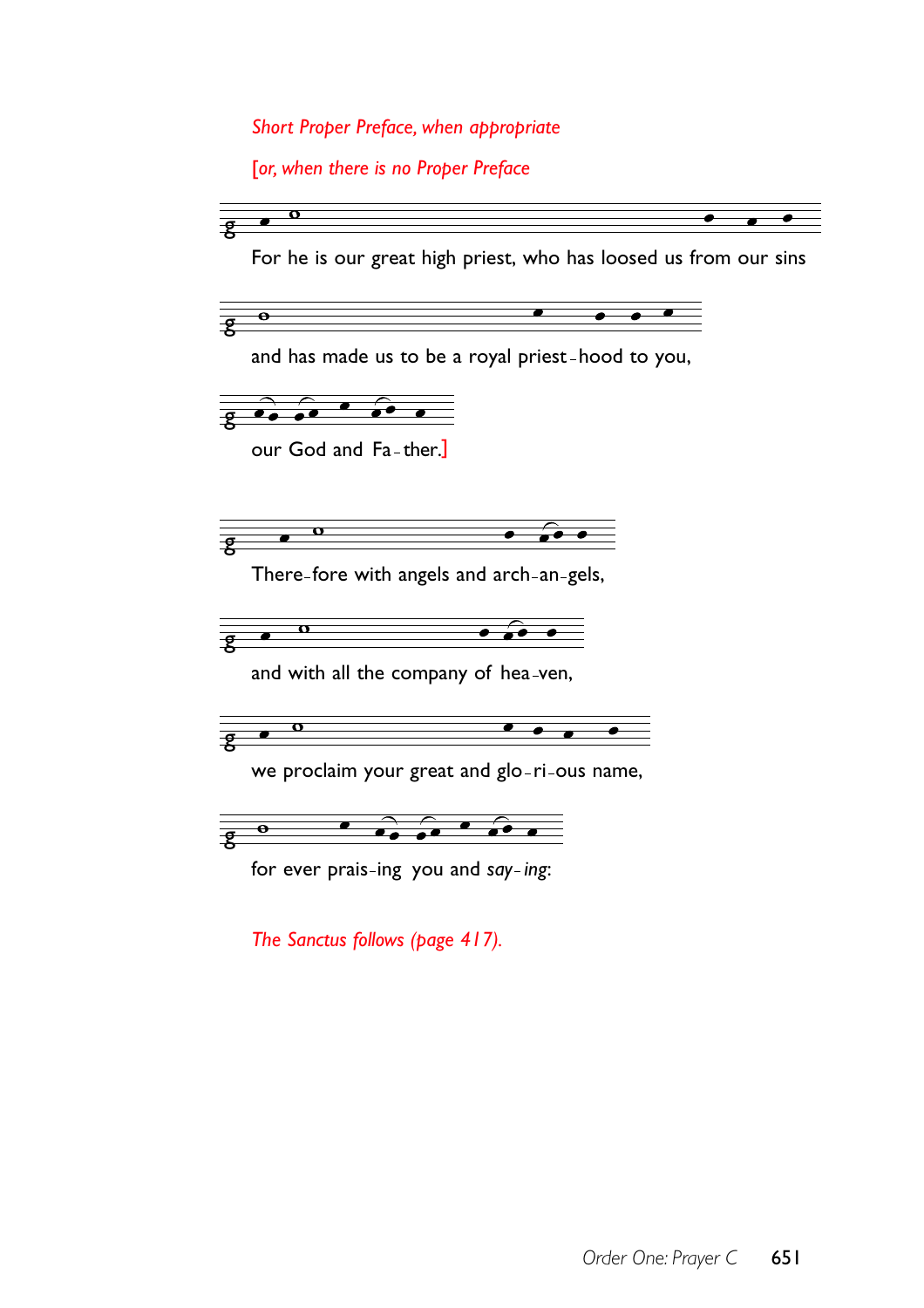*The president recalls the Last Supper and one of these four acclamations is used*

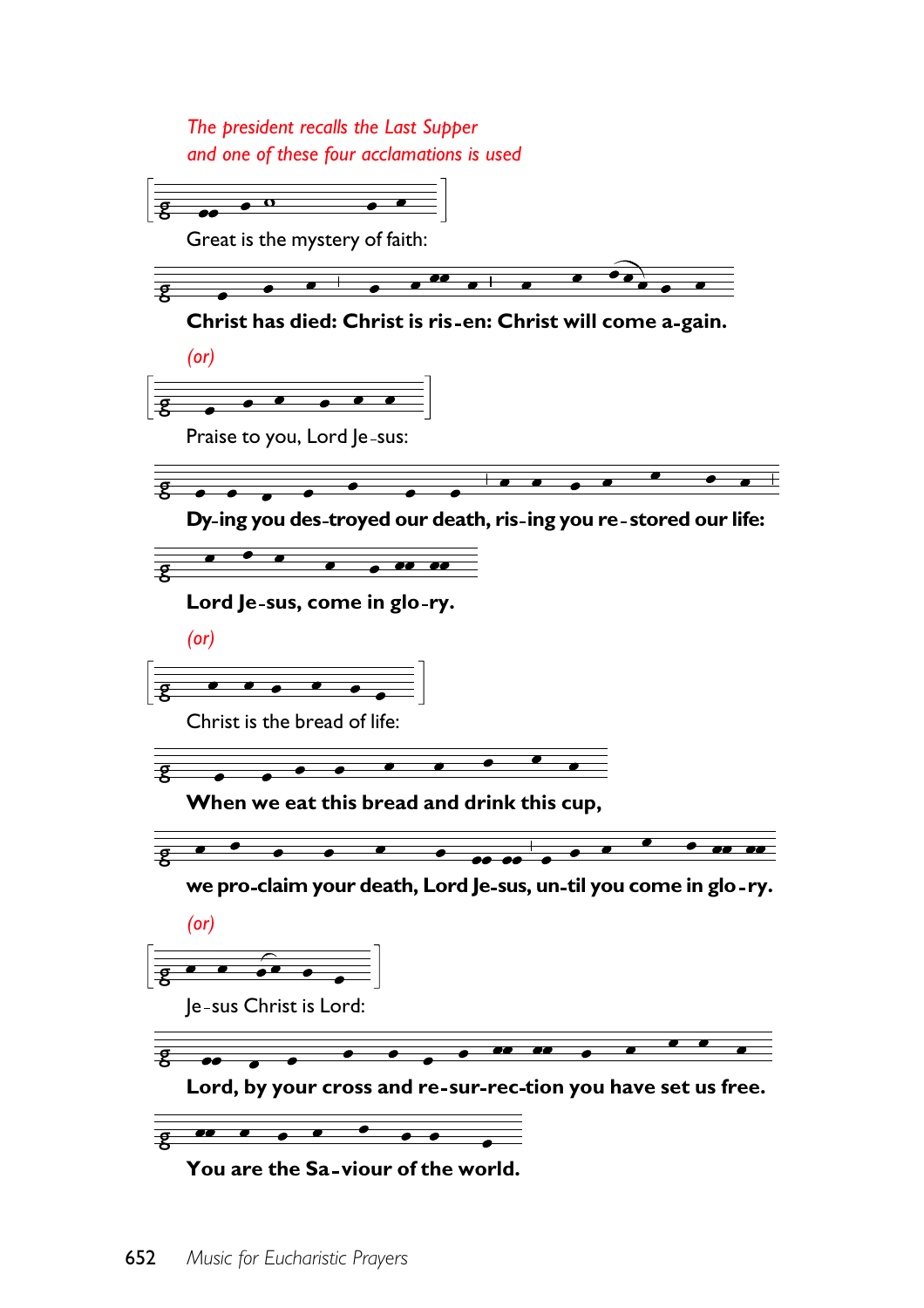*The Prayer continues (page 419) and leads into the doxology*



through Je-sus Christ our Lord,



by whom, and with whom, and in whom,



in the unity of the Ho-ly Spi-rit,



all honour and glory be yours, al - migh-ty  $Fa$ -ther,



for ev-er and ev-er. **A-men.** 

*The service continues with the Lord's Prayer on page 404.*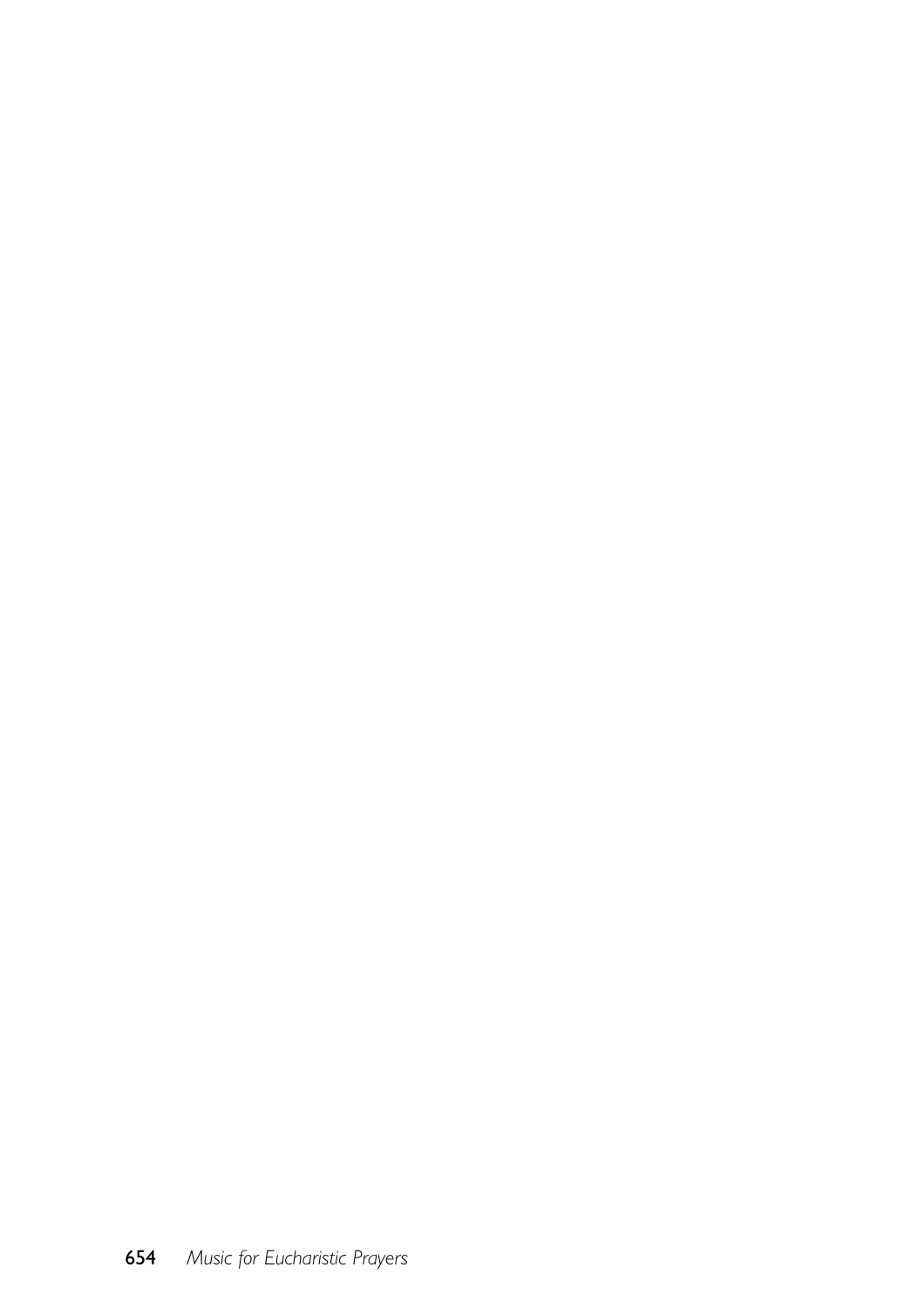*The first line of music may form the basis of either a vocal or instrumental accompaniment (see Introduction, page 635).*

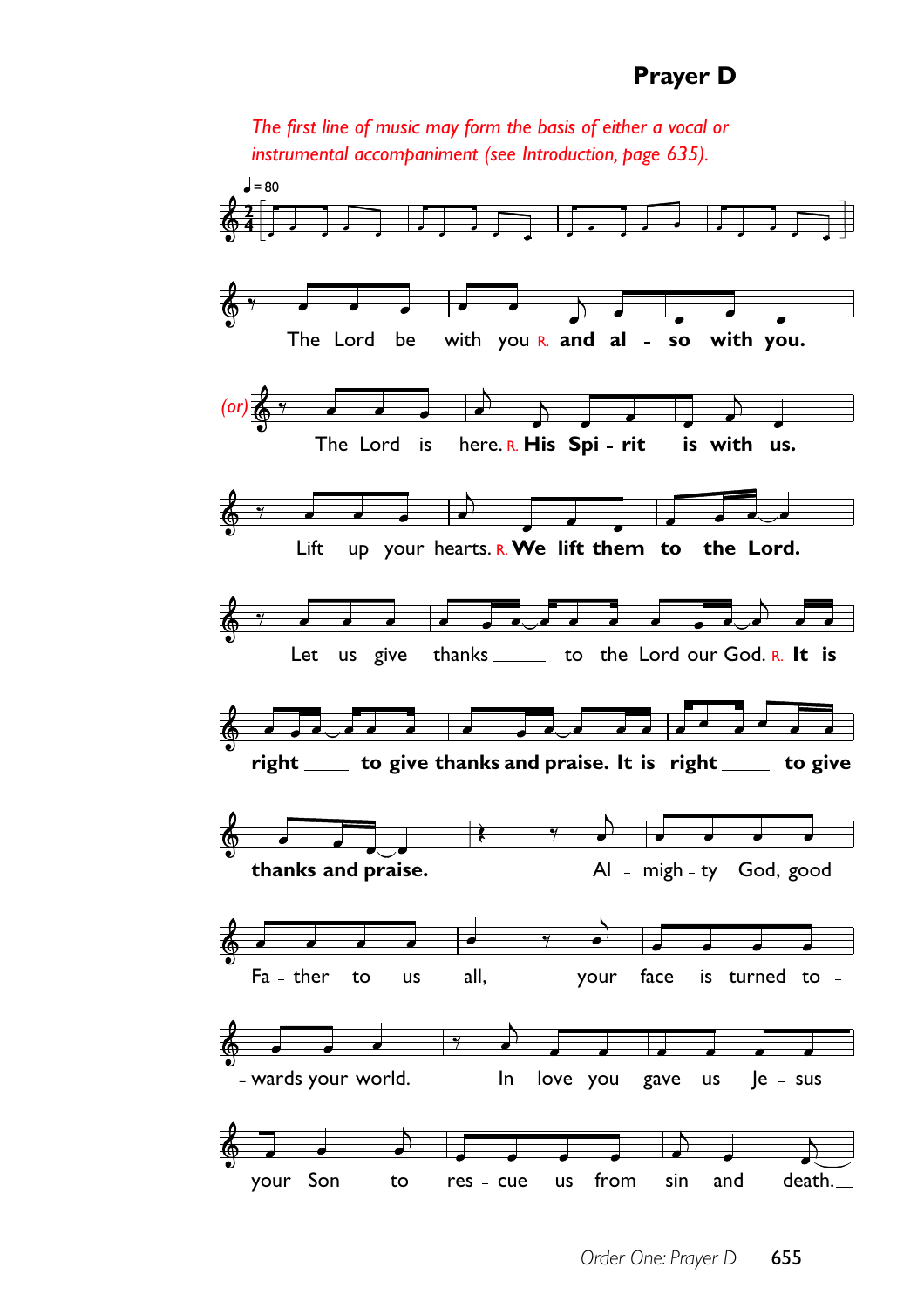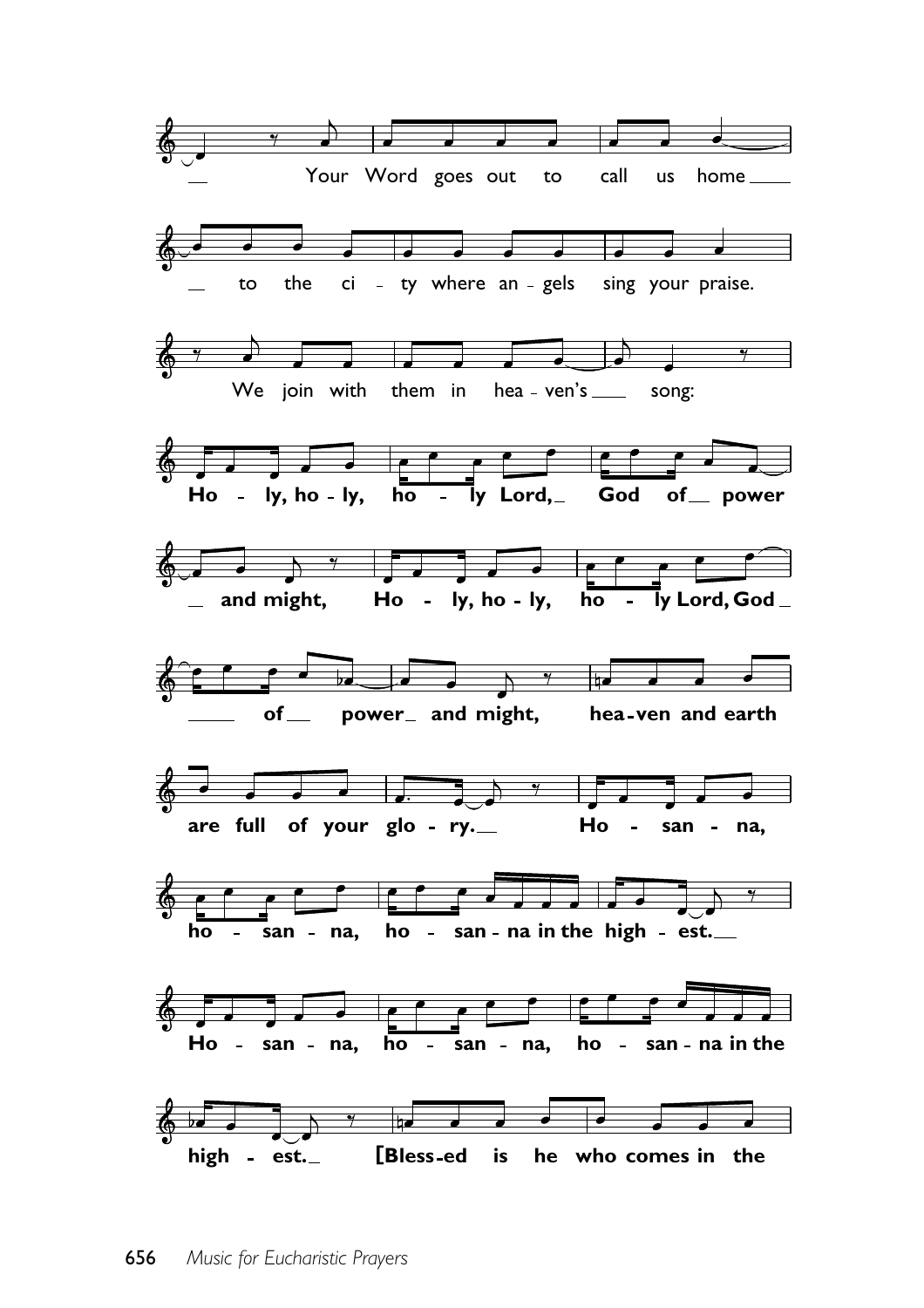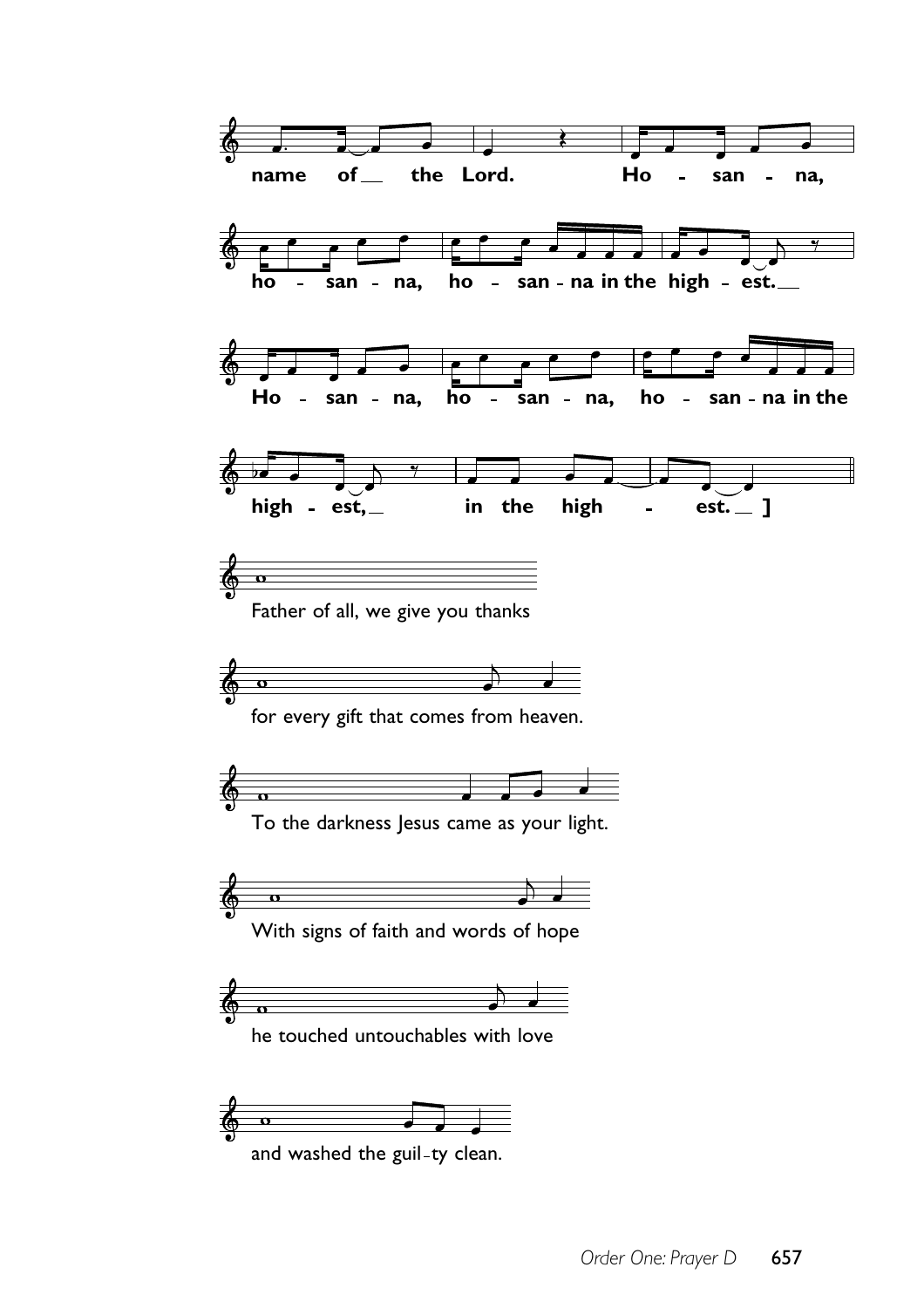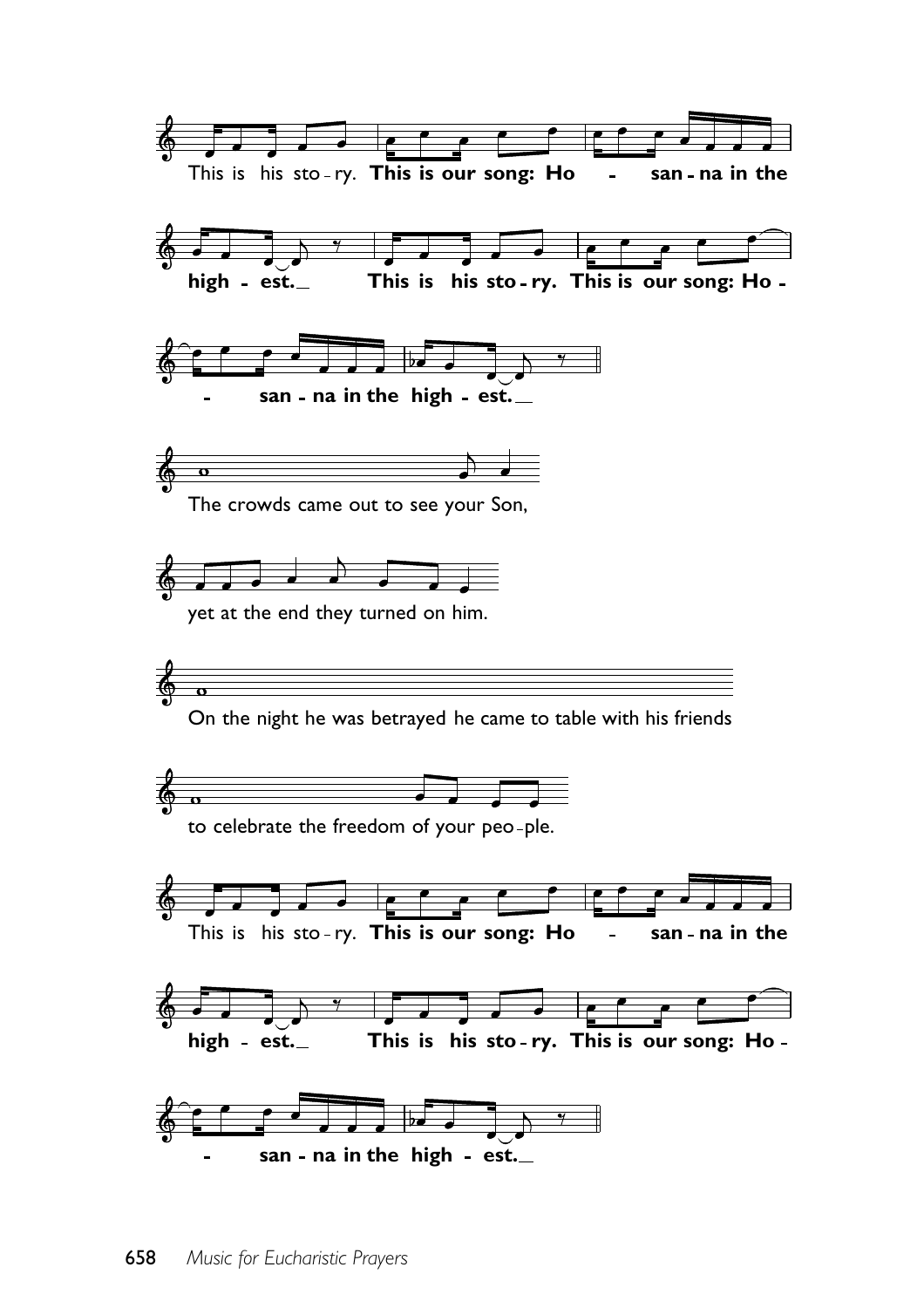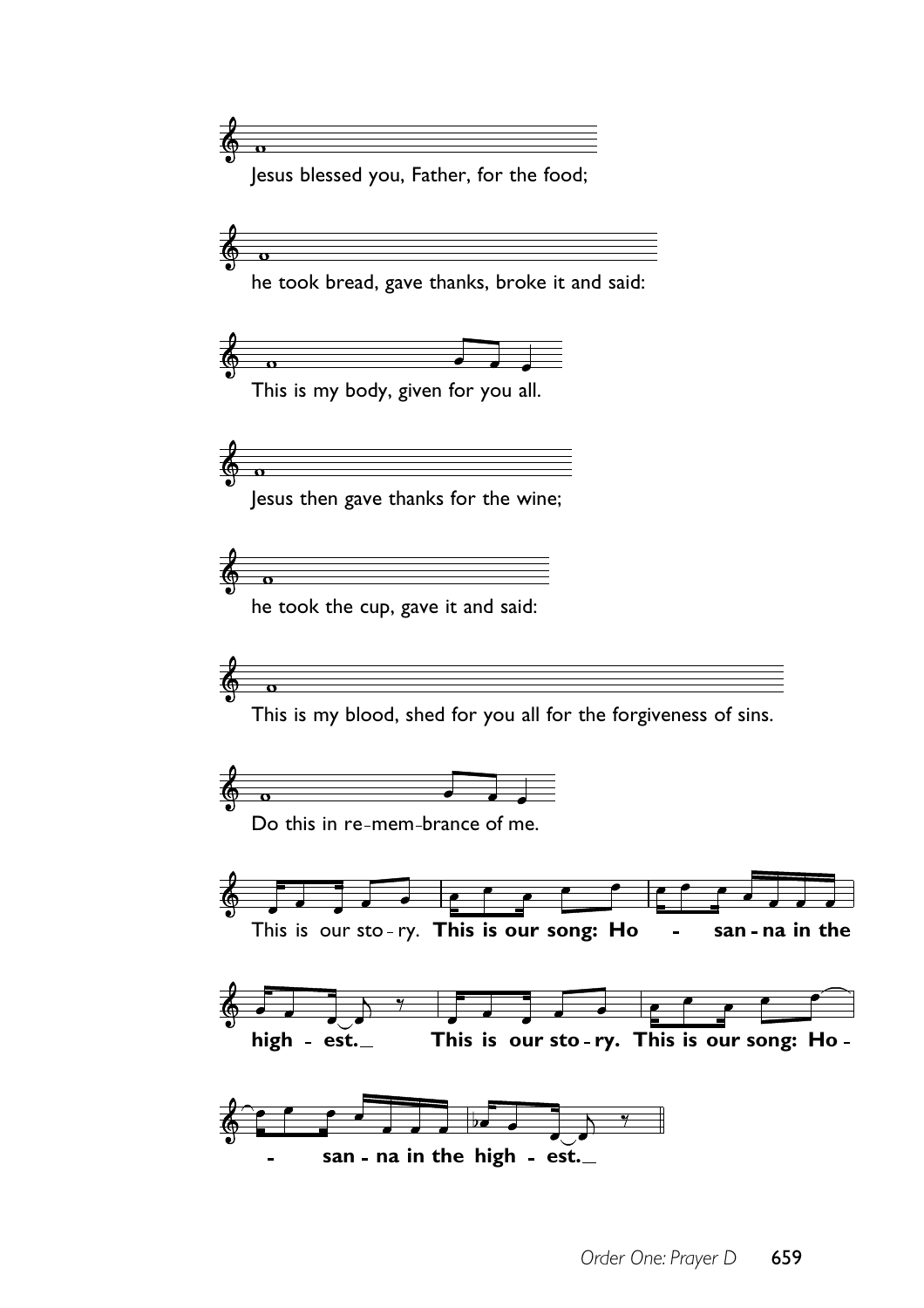

Therefore, Father, with this bread and this cup



we celebrate the cross



on which he died to set us free.



Defying death he rose a-gain



and is alive with you to plead for us and all the world.